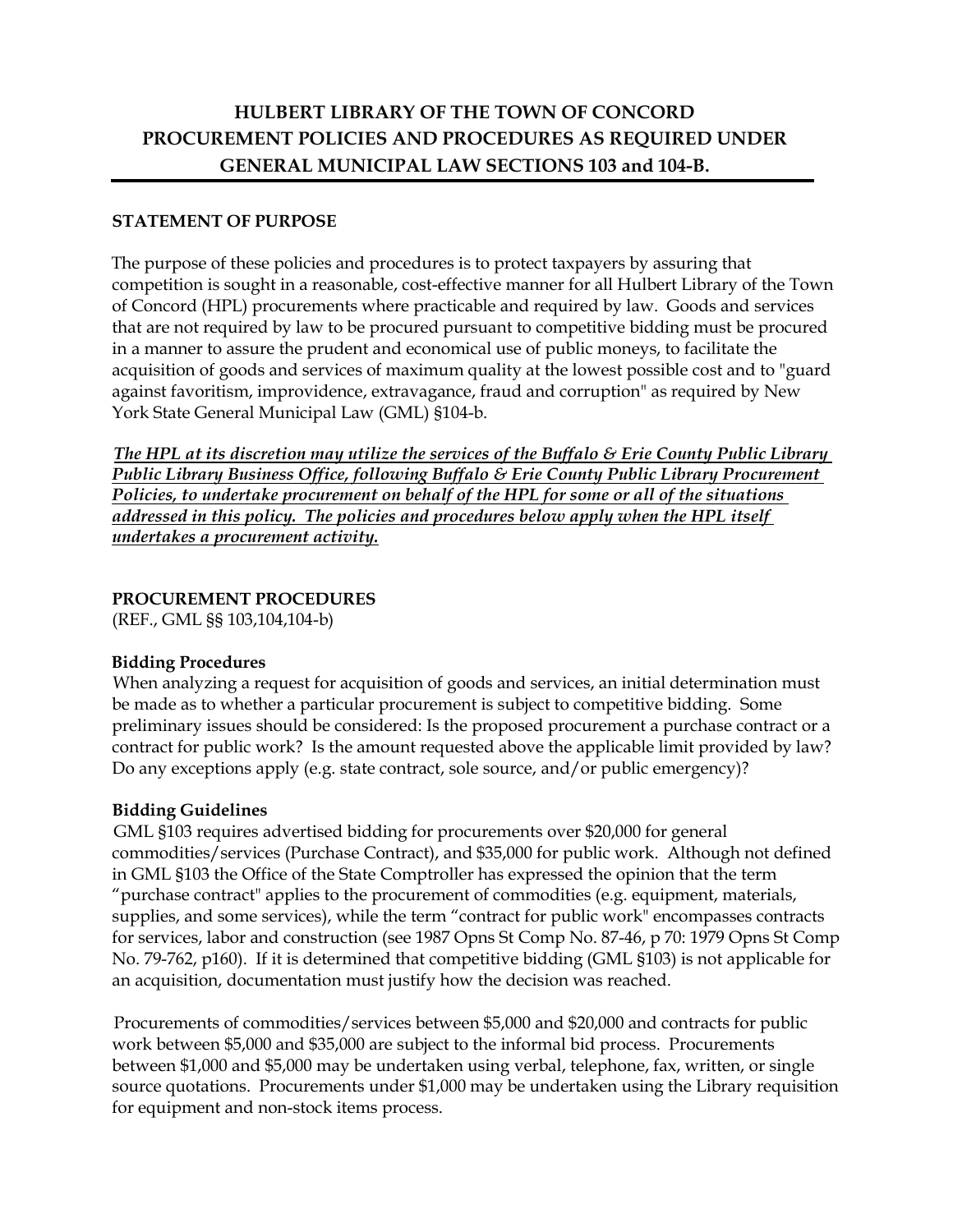Consideration must be given to acquisitions made of the same or similar items over the course of the fiscal year where the aggregate value may exceed the competitive bidding threshold. Orders that may exceed \$5,000 over the course of the year must follow the informal bid process unless those purchases are made off current available County, State, Federal or other Municipal contracts or for other reasons bidding is not practical. Multiple purchase orders to one vendor will be allowed if that vendor has an existing Contract with the HPL covering said purchases. All others need to comply with the applicable procedures herewith.

## **Formal Competitive Bid Process**

On purchases of \$20,000 and greater for commodities/services, and contracts for public work greater than \$35,000, the formal sealed bid process must be used. Bid specifications are prepared by the requesting unit and the HPL Director. Each formal bid is advertised in a newspaper with a circulation of 50,000 or greater covering the HPL's chartered service area. In addition, all formal bids are advertised on the Internet and can be downloaded by interested parties and prospective bidders accordingly.

In determining the necessity for competitive bidding, the aggregate amount to be expended in a fiscal year for an item or commodity to be purchased, or for the same type or similar public work, must be considered. It is established that the purpose of the bidding statutes may not be frustrated or avoided by artificially splitting or breaking up contracts into lesser agreements, or entering into a series of agreements, for sums below the bidding limitations. As a general rule, items or work of the same or similar nature which are customarily provided by the same vendor or contractor should be treated as a single item for the purposes of determining whether the dollar threshold will be exceeded (see, e.g.,1992 Opns St Comp No. 92-46, p115).

## **Informal Bidding Process**

Purchases of commodities and/or services between \$5,000 and \$20,000 and contracts for public work between \$5,000 and \$35,000 will be procured by the HPL Director using bids first obtained from three sources where practical. Deviations from this policy must be approved by the Director in writing, which shall become part of the purchase documentation. Purchase requisitions and/or inquiry bid files or items within this threshold will include a notation indicating the names of at least three vendors who were contacted, the name of the individuals quoting for the firm, the date contacted, and the prices quoted by the vendors. A contract award will be to the lowest responsible bidder. Informal bids may be sealed (written), facsimile (fax), or telephone quotes at the Director 's discretion. Any exceptions to this process must be documented pursuant to the *Responsibilities/Exceptions* section of this policy.

## **Special Purchase Situations**

In other instances where it is determined competitive bidding is not required, such as emergencies, sole source procurements, or professional services, written justification must be attached to the file. The following is a description of procedures for making these types of procurements.

Sole Source (No-Bid) Contracts: When circumstances are presented to the Director, which serves the public interest indicating valid reasons that a request can be met by only one qualified vendor, the Director may waive the bidding requirement. Goods and services, which may be procured from only one source, are defined as "sole source" items. It is important to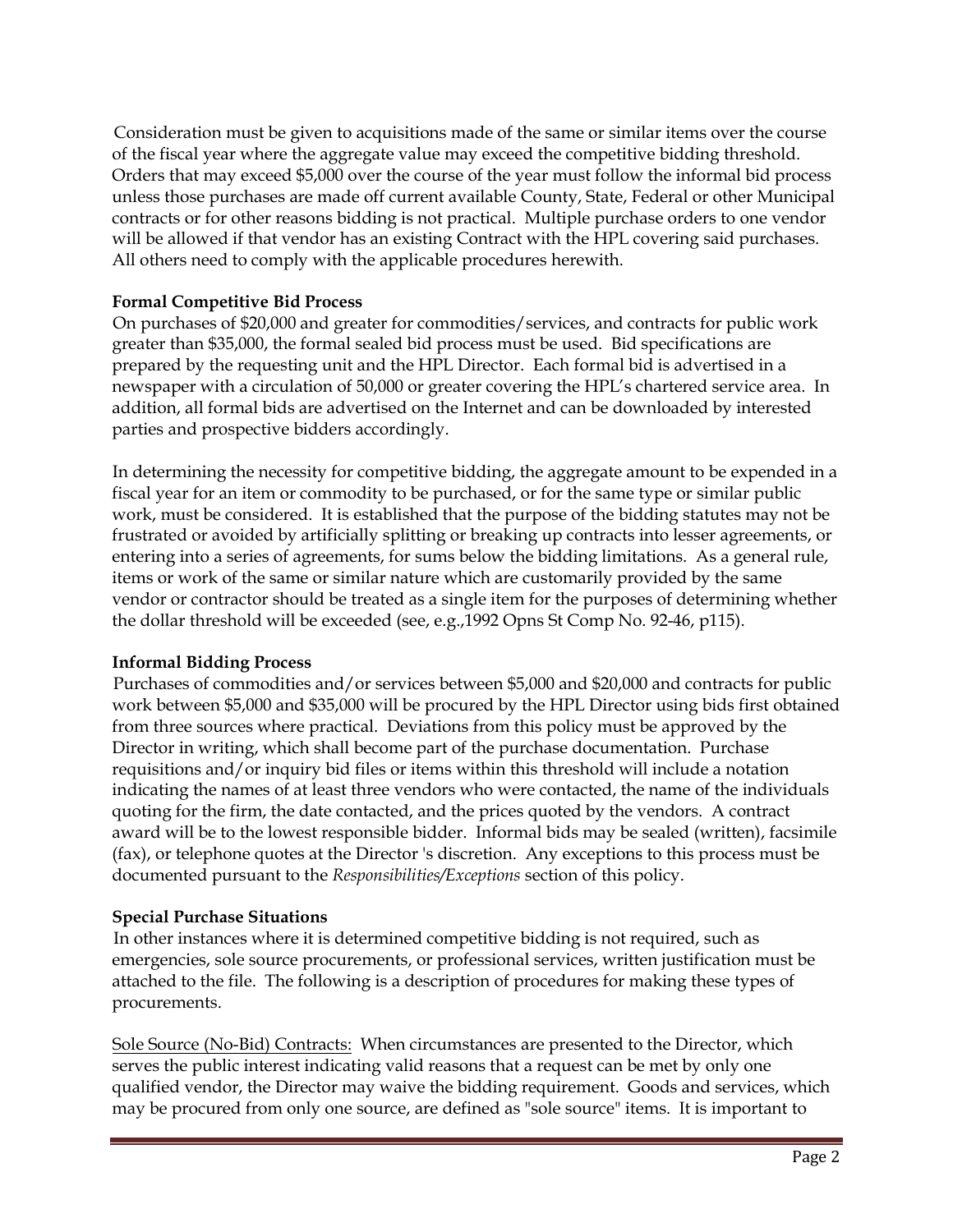note that there must be a single supplier of the item or service and there are no substantial equivalents. Sole source situations generally exist when an item is manufactured by only one firm, and a vendor has the exclusive franchise or distributorship for an item.

To initiate a sole source purchase, the Director's staff must be confident that conditions exist in the marketplace such that the requested goods or services are available from only one supplier and no substantial equivalents exist. In making these determinations, the Director will document the unique benefits to the HPL of the item or service as compared to other products available in the marketplace. (See, gen.,1988 Opns St Camp No. 88-35, p 65)

Even though there is only one source of supply, the Director's staff must still obtain a quotation for the vendor. Upon receipt of the properly executed quotation (written, fax, e-mail), the staff will then proceed to write the purchase order.

Since market conditions change over the years, a previously substantiated sole source may find new entrants to a formerly monopolized market. All sole sources should be verified. It can be a situation where the staff knows the marketplace has changed or it simply may be the need to verify the marketplace has not changed. It is understood that the mere likelihood that only one firm will bid is insufficient to justify sole source procurement. {1983 Opns St. Comp. No 83-124, p156)

Emergencies: GML 103(4), provides that purchases may be made without competitive bidding in the event that a public emergency arises due to an accident or other unforeseen occurrence. Emergencies do not include situations caused by a lack of planning on the part of the HPL unit. While it will be the HPL unit that requests an emergency purchase, the HPL Director with approval of the HPL's legal counsel will determine if it qualifies as an actual emergency. HPL legal counsel will determine if the statutory criteria are met on a case-by-case basis. If approved, the HPL Director may issue an emergency declaration.

When circumstances support an emergency procurement, the requesting unit must submit the required written emergency declaration for the HPL Director or his/her designee. The requesting unit and/or Director's staff must then locate a source for the required goods or service. The goal must always be to obtain the lowest price from the vendor who can best meet the delivery requirements. If the item is included in a HPL and/or Buffalo & Erie County Public Library or Erie County contract listing, the contract vendor should be contacted first. Once the sources and price have been established, an emergency purchase order will be processed. It should be noted that in the event of a contract for services, the emergency contract will not exist for a term beyond the reasonable limits of the existence of the emergency situation. Similarly, in the case of an emergency involving the acquisition of commodities, the quantity acquired will be no more than needed to address the emergency situation at the time.

The procurement procedure will be the same as a routine informal or formal bid except that advertising and bidding is not required. The purchase order must state "Emergency purchase approved by (Name), HPL Director." A copy of the HPL Director's written emergency declaration must be attached to the purchase order.

Professional Services: Professional, technical or consulting services are not the type of services which may properly be the subject of competition based solely on the compliance with the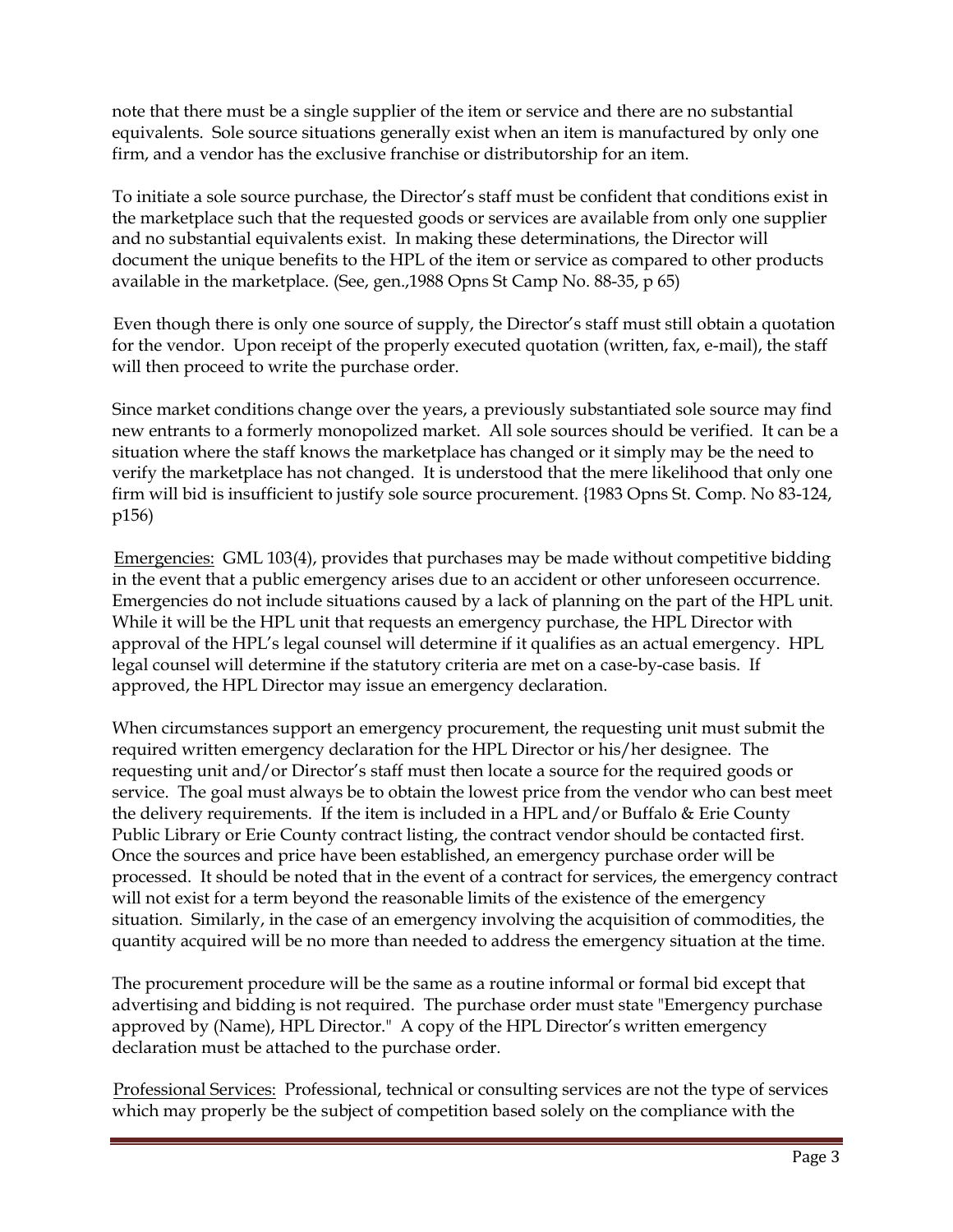objective, uniform standards of the bid specification, pursuant to a bid being awarded to the lowest responsible bidder. The determination of whether the professional service exemption is applicable must be made on a case-by-case basis, examining the particular services needed. Generally professional services include, but are not limited to, the specialized expertise of interpreters, consultants, attorneys, engineers or architects.

Contracts for professional, technical or other consultant services having a value of \$20,000 or more are procured by the use of Requests for Proposals (RFP). The HPL Director's staff, subject to the review and approval of the Director, shall advertise the Request for Proposals (RFP), and designate a committee of three to review the proposals and choose a vendor. RFPs are distributed to interested parties and are advertised on the Internet and can be downloaded by interested parties and prospective proposers accordingly. Though not required, the HPL may also advertise in trade publications. The review committee or staff designee will select a vendor from the responses received and create a proposal to submit to the HPL Director for review and recommendation to the HPL Board of Trustees, which upon review and by Resolution may provide approval to contract.

Contracts for legal counsel and professional, technical or other consultant services related to the HPL legal issues having a value of \$20,000 or more shall be subject to review by the HPL Director, who may utilize an RFP process or submit written justification for the contract which shall be reviewed by the HPL Board of Trustees, which upon review and by Resolution may provide approval to contract.

Contracts for professional, technical or other consultant services having a value of less than \$20,000 shall be subject to review and approval by the HPL Director, who may, within the limits of the appropriations provided therefore, contract for said services.

True Lease: Leases for real property shall not be considered a purchase or contract. True lease agreements are neither purchases nor contracts for public works and, thus, are not subject to competitive bidding under GML 103 (Exley v Village of Endicott, 21NY2d 426, 434 NYS2d992). Lease agreements require the HPL Director's authorization before any procurement activity can begin. Documentation for the leasing versus purchasing decision should be made and should include a cost benefit analysis. Final approval to authorize entering into a lease with an annual value of under \$20,000 shall be by the HPL Director. Final approval to authorize entering into a lease with an annual value of \$20,000 or more shall be by Resolution adopted by the HPL Board of Trustees. The competitive bidding statutes cannot be circumvented by casting an agreement which is truly a purchase or a contract for public work in terms of a lease.

Insurance: Insurance requirements for vendors are to be reviewed and approved by the HPL's legal counsel on a periodic basis. The purchase of insurance is to be conducted through the HPL Director or her/his designee in consultation with the HPL's legal counsel.

Second Hand Equipment acquired from other government agencies: The requesting HPL unit must have approval from the appropriate outside government official as well as budgetary approval from the Director before the purchase of surplus and second hand supplies, material or equipment is initiated. The HPL Director will verify that the purchase price is fair through market price comparisons via industry publications and other procurement sources. Competitive bidding is not required according to GML §103 (6) (21 Opns St comp, 1965, p 615).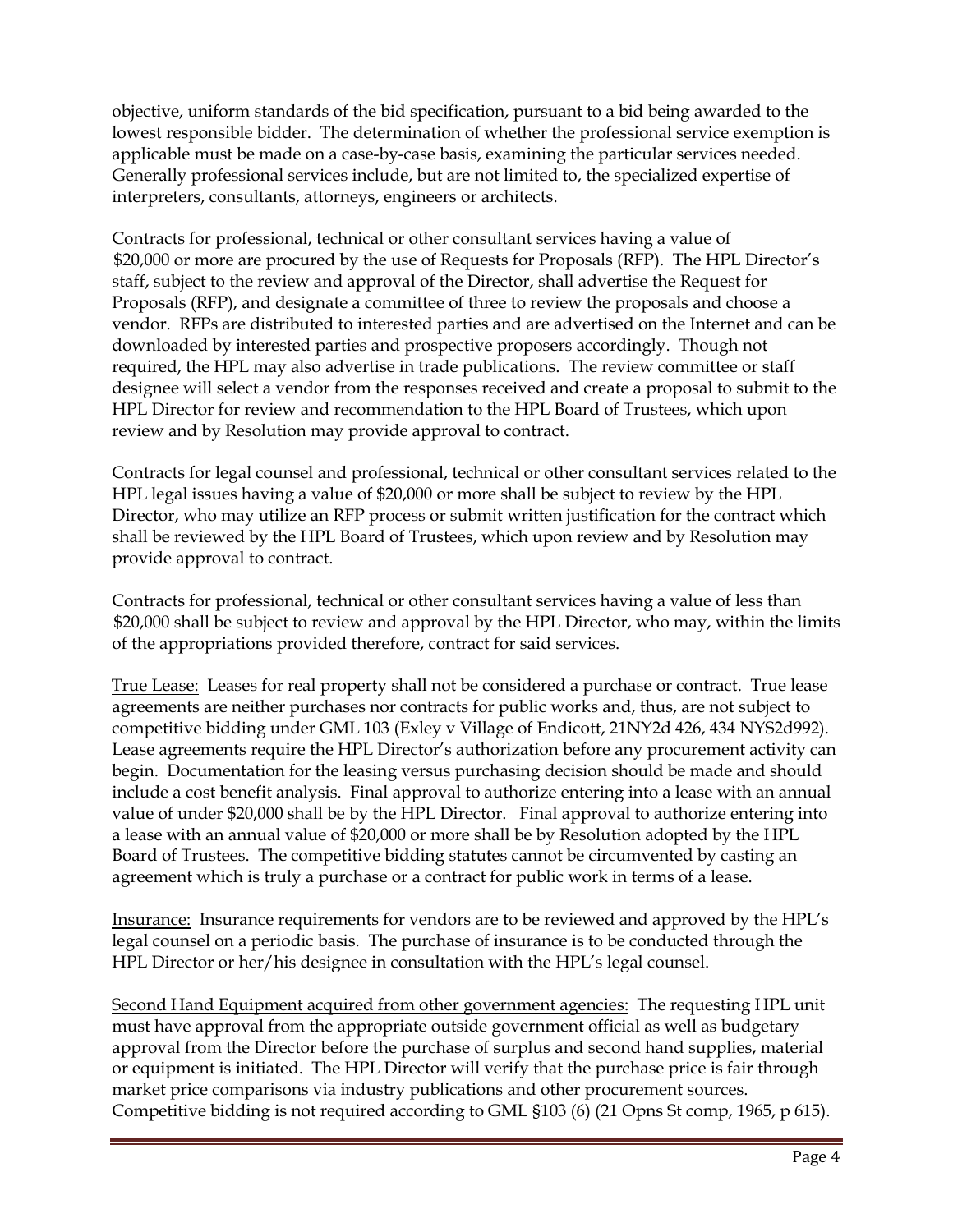## **Single Source Purchases (\$1000 to \$5000)**

For purchases between \$1000 and \$5000, the HPL Director has the option to award a purchase order to a single source vendor, usually recommended by the requesting unit. It is the Director's responsibility to ensure that the purchase price is fair through price comparisons from available sources. If there is reason to believe that the price quote is not within an acceptable range for the product or products in question, the Director may request an informal quote or bid using the Informal Bidding Process.

## **Exempted from GML 103, 104-b**

Procurements from Industries for the Blind or Industries for the Disabled (NYSID – See also State Finance Law, §162), New York State Correctional lndustries (CORCRAFT – See also Correction Law, §§ 184,186), and Federal, State, or Local contracts are exempted from GML 103 competitive bidding and GML 104-b purchasing policies. Although General Municipal Law exempts these types of purchases from the requirements of written or verbal quotations, use of the exemption must be documented with relevant information and/or copies of Federal, State or Local contracts.

## **Responsibilities/Exceptions**

The Director is the responsible Purchasing Agent for the HPL. The Director and HPL staff are responsible for following the policies and procedures described herein and all relevant laws as they pertain to competitive bidding. (GML  $$104-b (2)(f)$ ). If an award is made to a vendor other than the lowest price offered written documentation stating the basis for such award, and a justification that the award is in the best interest of the HPL, must be provided to and retained by the HPL Director.

## **Updating Policies and Procedures**

The HPL Board of Trustees shall review this policy and procedures at least annually and shall solicit comments from the HPL Director (GML §104-b (3),(4)).

## **Unintentional Failure to Comply**

The unintentional failure to comply with the provisions of GML 104-b shall not be grounds to void action taken or give rise to a cause of action against the Hulbert Library of the Town of Concord or any officer or employee thereof. (GML §104-b (5))

# **DOCUMENTATION PROCEDURES**

QUOTES – MINIMUM INFORMATION REQUIREMENTS - At a minimum, all quotations should include the date, item description, name of the vendor and vendor's representative, vendor contact information.

VERBAL/TELEPHONE QUOTES - The information is recorded on the purchase order and becomes part of the purchasing document.

SINGLE SOURCE QUOTES - The Director, or his/her designee, will solicit one written, faxed, or verbal quotation. Written or faxed quotations are attached to the file copy of the purchase order. All verbal quotations will be documented on the purchase order in accordance with the above verbal/telephone quotes procedure.